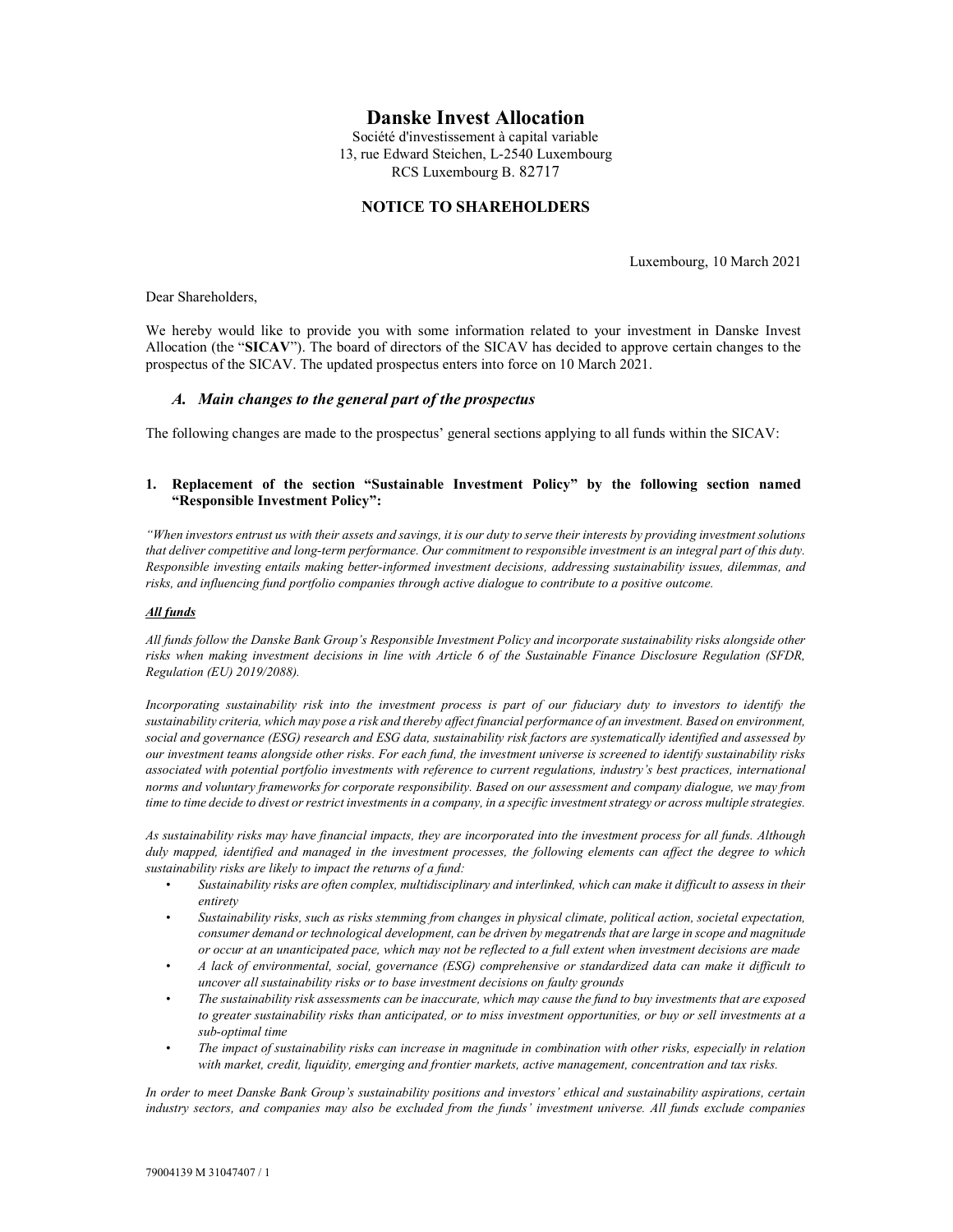involved in controversial weapons, tar sands, thermal coal and tobacco, as well as companies involved in ESG related controversies, practices or whose activities considered unacceptable seen from a Nordic norms perspective. For more information about Danske Bank Group's investment restrictions, go to danskeinvest.com.

#### Funds promoting environmental and social characteristics

In addition to the above Responsible Investment Policy and to the integration of sustainability risks, some of the funds promote environmental and social characteristics and good governance practices and qualify for Article 8 of the Sustainable Finance Disclosure Regulation (SFDR, Regulation (EU) 2019/2088): Horisont Aktie, Horisont Balanserad, Horisont Försiktig, Horisont Offensiv, Horisont Ränta.

These funds promote various environmental and social characteristics and good governance practices through a commitment to systematically identify and address sustainability factors throughout the investment management processes. This includes screening and following restrictions, for which relevant environmental and social materiality perspectives are incorporated in addition to the integration of sustainability risk, investment analyses and decision-making, as well as active ownership.

Environmental and social characteristics and good governance practices may hence influence a decision to either buy or increase weighting, hold or maintain weighting, sell or decrease weighting, in order to promote the characteristics of the funds.

Environmental and social performance of companies or issuers and good governance practices are promoted through engagement with companies, collaboration with other investors and voting at general meetings. This enable the funds to address standards of corporate governance and sustainability within areas such as emissions, energy, biodiversity, water, waste, social and employee matters, human rights as well as anti-corruption.

In addition, screening is used as a tool to identify companies that exhibit harmful environmental practices, by contributing for example to climate change, biodiversity impact, or pollution, or companies that display inadequate social practices on human rights issues or labour standards.

The extent to which the environmental and social characteristics of the funds are promoted is monitored on a regular basis and is reported in the fund periodic reports. Furthermore, active ownership activities and restrictions are disclosed on the website.

The funds do not apply a specific index as a reference index to attain their environmental and social characteristics. Information about the data sources and methodologies used are to be found on the website at danskeinvest.com.

The Responsible Investment restrictions table outlines the investment restrictions in place for the funds based on the Responsible Investment Policy as well as on investor's ethical and sustainability needs. It lists investment restrictions related to alcohol, controversial weapons, fossil fuels, gambling, military equipment, pornography, thermal coal, tar sands, tobacco, as per Nordic norms.

If a restriction is mentioned for a fund, companies involved in the restriction category are excluded from the investment universe of the fund. If not, companies in scope of this restriction category may be included depending on the defined investment universe and the portfolio manager's discretion.

For further information on the investment restriction definitions, activities and criteria/threshold employed by Danske Bank, go to danskeinvest.com."

### 2. Name change in the Risk Descriptions section

The risk factor "ESG risk" is renamed "Sustainability risk".

### B. Funds changes

The following clarifications have been introduced to the fund descriptions sections. These changes have no impact on the way the funds are currently managed, the funds' distribution policy, benchmark use, investment policy, risk profile, or the subscription, switch and redemption order process:

- Replacement of the title "ESG approach" by "Responsible Investment approach" in the funds descriptions section;
- Replacement of the risk factor name "ESG risk" by "Sustainability risk" in the funds descriptions section as a risk typically associated with ordinary market conditions;
- Categorisation, in line with the Sustainable Finance Disclosure Regulation (SFDR, Regulation (EU) 2019/2088) requirements, of funds as article 6 or article 8 funds and introducing a dedicated wording on the positioning of each fund as follows: